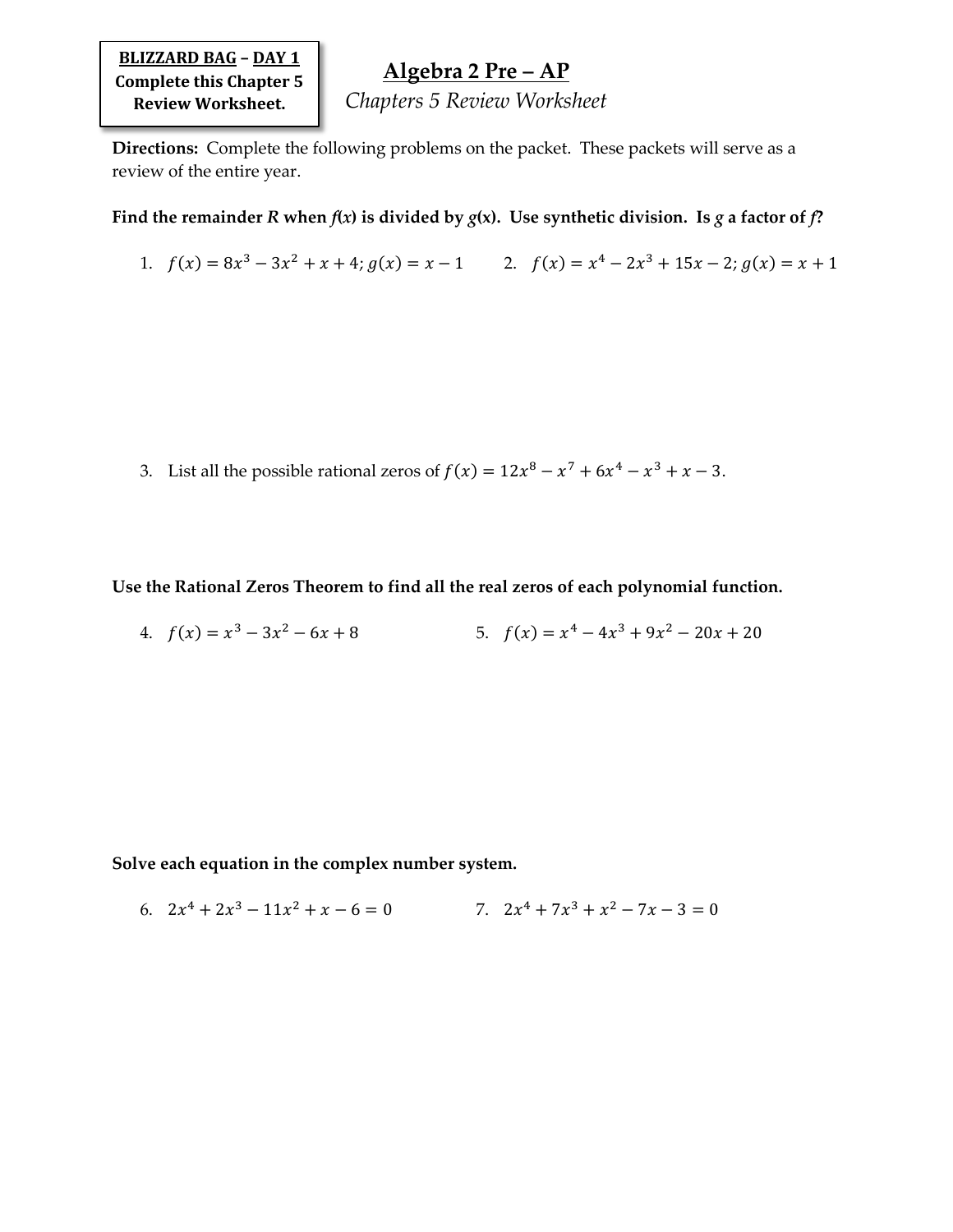**Solve each equation in the complex number system.**

8. 
$$
x^3 - x^2 - 10x - 8 = 0
$$
  
9.  $3x^4 + 3x^3 - 17x^2 + x - 6 = 0$ 

## **Use the Intermediate Value Theorem for the following questions.**

- 10. How could you determine, using the Intermediate Value Theorem, whether the polynomial in #11 has a zero on the interval given?
- 11. Does  $f(x) = 8x^4 4x^3 2x 1$  have a zero on the interval  $[-2, -1]$ ? Justify your answer.

**Find a polynomial of** *least* **degree and leading coefficient of 1 that meets the conditions described. Write the function in** *standard form for a polynomial***.**

12. Degree: 3; zeros:  $4 + i$ , 6 13. Degree:  $4$ ; zeros:  $3 + 4i$ , 5